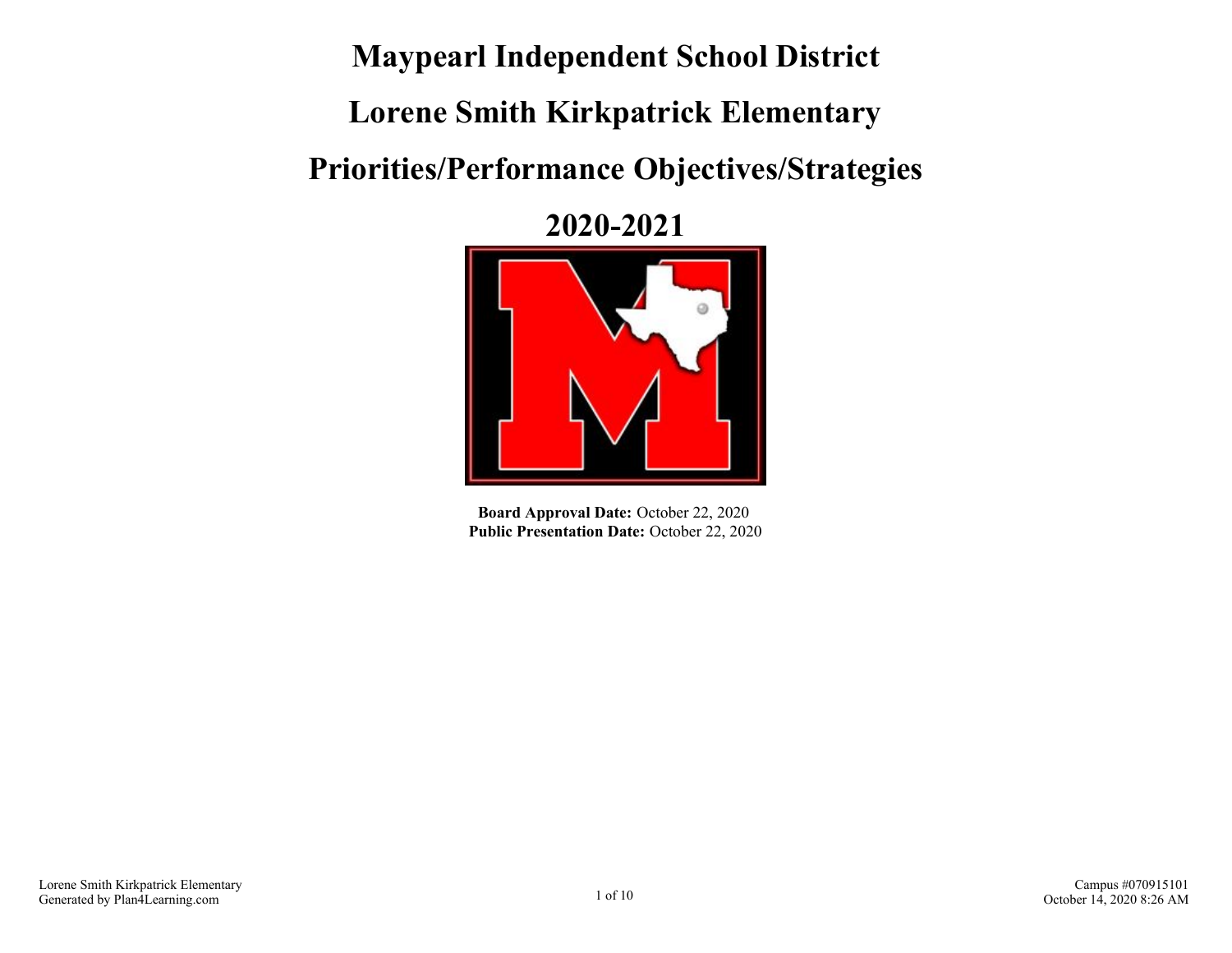## **Mission Statement**

 The Mission of Maypearl ISD, a tradition-rich community, is to cultivate the unique potential of all students through innovative education.

**Motto**

Tradition - Pride - Purpose

## **Vision**

Lorene Smith Kirkpatrick Elementary is a safe learning community striving for personal growth, engaging all to become successful learners through self-reflection and effective instruction.

## **Value Statement**

Every student as our 1st priority Building relationships Safe, secure environments Collaboration & teamwork for all Commitment to excellence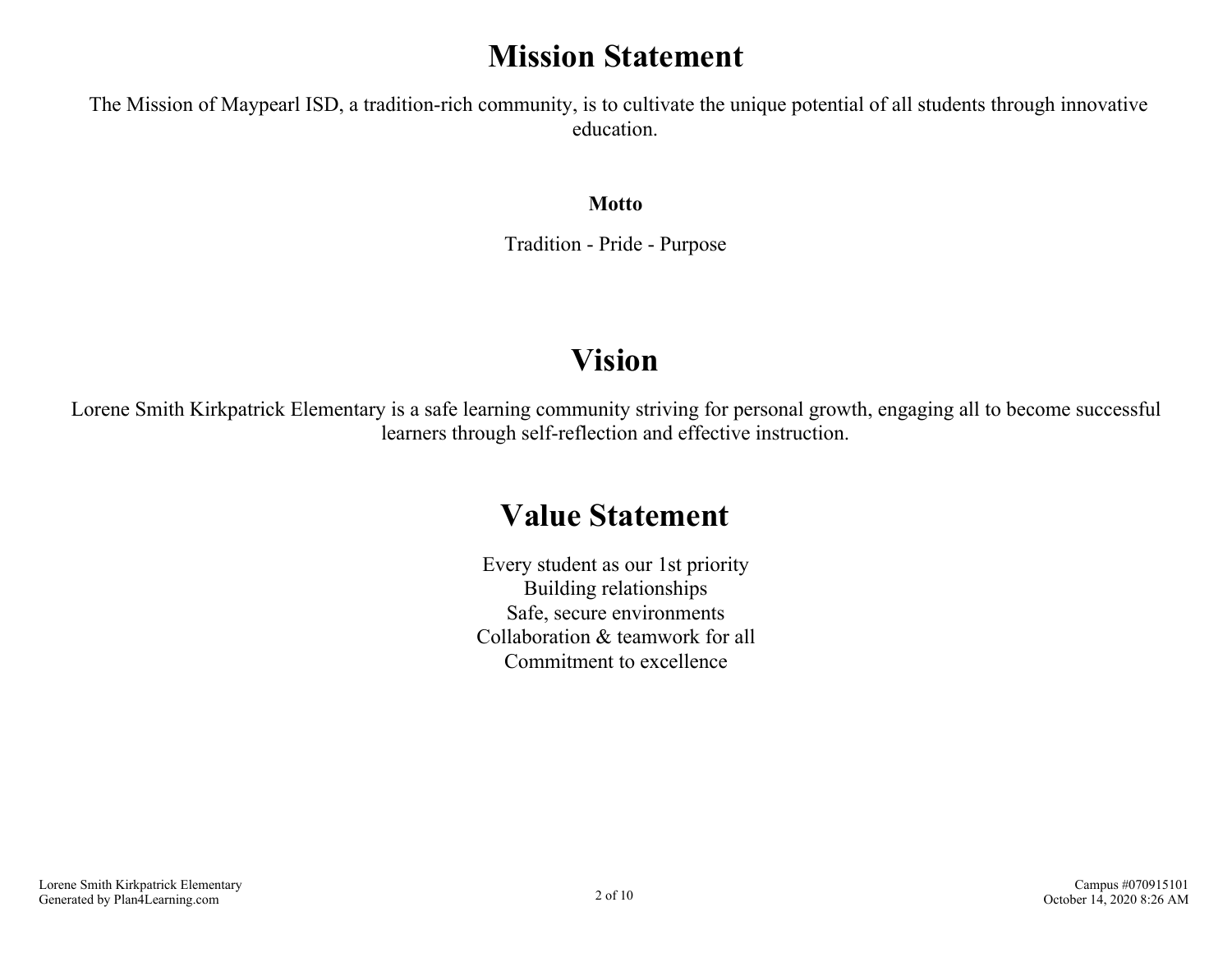### **Table of Contents**

| -6          |
|-------------|
|             |
|             |
| $\mathbf Q$ |
|             |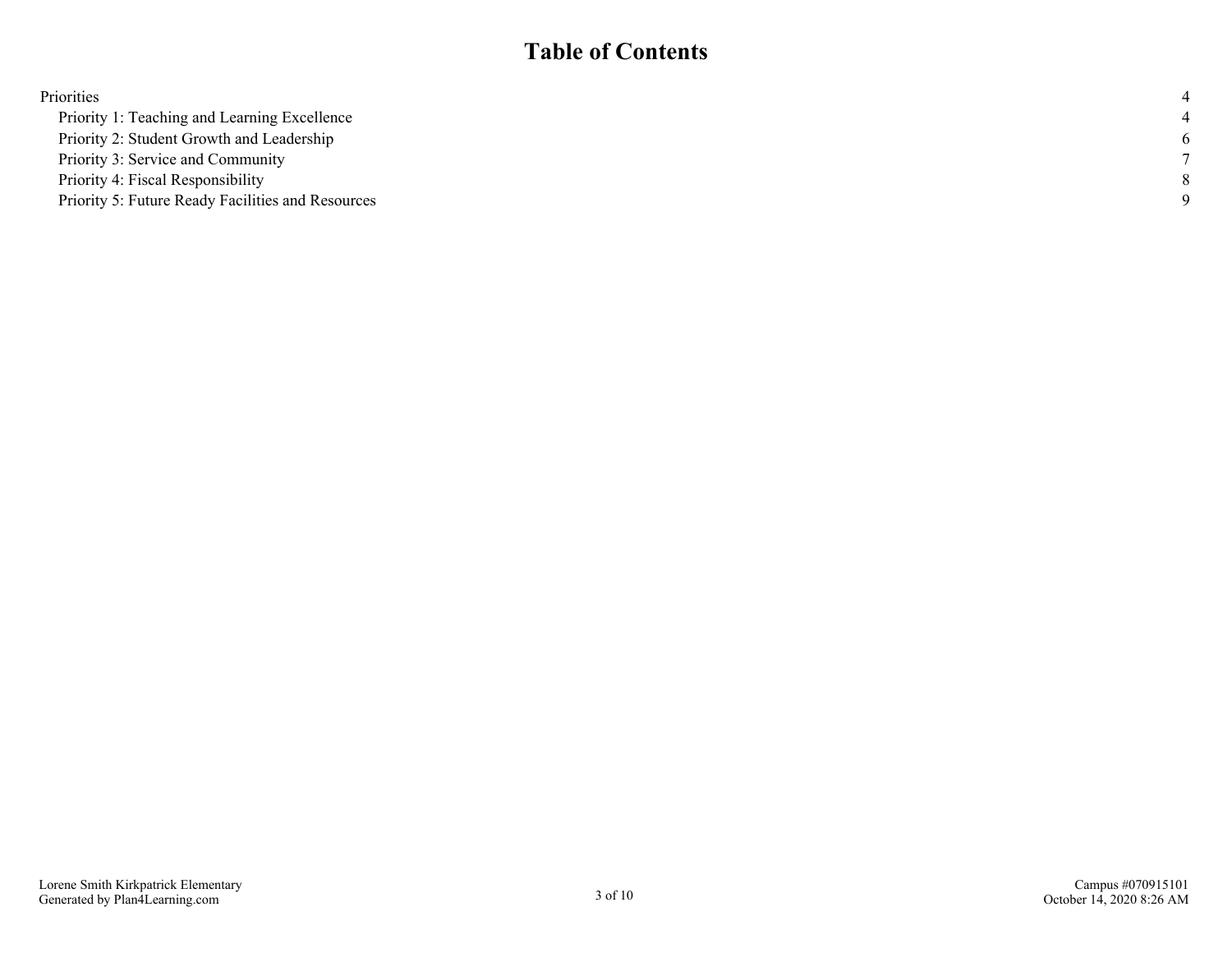## **Priorities**

## <span id="page-3-0"></span>**Priority 1: Teaching and Learning Excellence**

**Performance Objective 1:** LSK will develop campus instructional leaders with clear roles and responsibilities. (See TIP Essential Action #1)

**Measures:** Instructional Feedback Calendars, TEKS Resource System, Curriculum Based Assessments, Lesson Plans, RTI Data, STAAR scores, TELPAS Scores, PBMAS data, attendance reports, failure reports, TTESS Data, NWEA Map Data, IEP progress reports

| <b>Strategy 1:</b> LSK staff will collaborate to develop and implement an instructional feedback approach that will be used to                                                                                                                                                                                                               | <b>Reviews</b> |                  |                  |             |
|----------------------------------------------------------------------------------------------------------------------------------------------------------------------------------------------------------------------------------------------------------------------------------------------------------------------------------------------|----------------|------------------|------------------|-------------|
| enhance the level of daily instruction and maximizes the use of instructional time.                                                                                                                                                                                                                                                          | Formative      |                  | <b>Summative</b> |             |
| <b>Strategy's Expected Result/Impact:</b> LSK staff will move toward being comfortable working together as a campus by<br>learning from each others strengths through coaching and feedback cycles.                                                                                                                                          | <b>Nov</b>     | Feb              | May              | <b>July</b> |
| <b>Staff Responsible for Monitoring: Campus administrators and staff</b>                                                                                                                                                                                                                                                                     |                |                  |                  |             |
| Title I Schoolwide Elements: 2.5 - TEA Priorities: Build a foundation of reading and math, Improve low-performing<br>schools - ESF Levers: Lever 1: Strong School Leadership and Planning, Lever 2: Effective, Well-Supported Teachers,<br>Lever 4: High-Quality Curriculum, Lever 5: Effective Instruction - Comprehensive Support Strategy | 0%             | 0%               | 0%               |             |
| <b>Strategy 2:</b> Implement the use of hands-on, 21st century visual learning tools that will allow students and teachers more                                                                                                                                                                                                              | <b>Reviews</b> |                  |                  |             |
| accessibility to their learning with engaging, hands-on lessons.                                                                                                                                                                                                                                                                             |                | <b>Formative</b> |                  | Summative   |
| Strategy's Expected Result/Impact: Increase engaging and collaborative learning.                                                                                                                                                                                                                                                             |                |                  |                  |             |
| Staff Responsible for Monitoring: Curriculum Director, Technology Director, Classroom Teachers, Campus<br>Administration                                                                                                                                                                                                                     | Nov            | Feb              | <b>May</b>       | <b>July</b> |
| Title I Schoolwide Elements: 2.4, 2.5, 2.6                                                                                                                                                                                                                                                                                                   |                |                  |                  |             |
| Strategy 3: Collaborate with special programs teachers and vertical collaboration between all 2nd-5th grade teachers.                                                                                                                                                                                                                        | <b>Reviews</b> |                  |                  |             |
| Strategy's Expected Result/Impact: Meeting minutes, follow-through update meetings                                                                                                                                                                                                                                                           |                | Formative        |                  | Summative   |
| Staff Responsible for Monitoring: Administrators, ESL Teacher, Special Education Teacher, Dyslexia Teacher, 504<br>Coordinator, Reading Intervention Teacher                                                                                                                                                                                 | <b>Nov</b>     | Feb              | <b>May</b>       | <b>July</b> |
| <b>Comprehensive Support Strategy</b>                                                                                                                                                                                                                                                                                                        |                |                  |                  |             |
| No Progress<br>Accomplished<br>Continue/Modify<br>100%<br>0%                                                                                                                                                                                                                                                                                 | Discontinue    |                  |                  |             |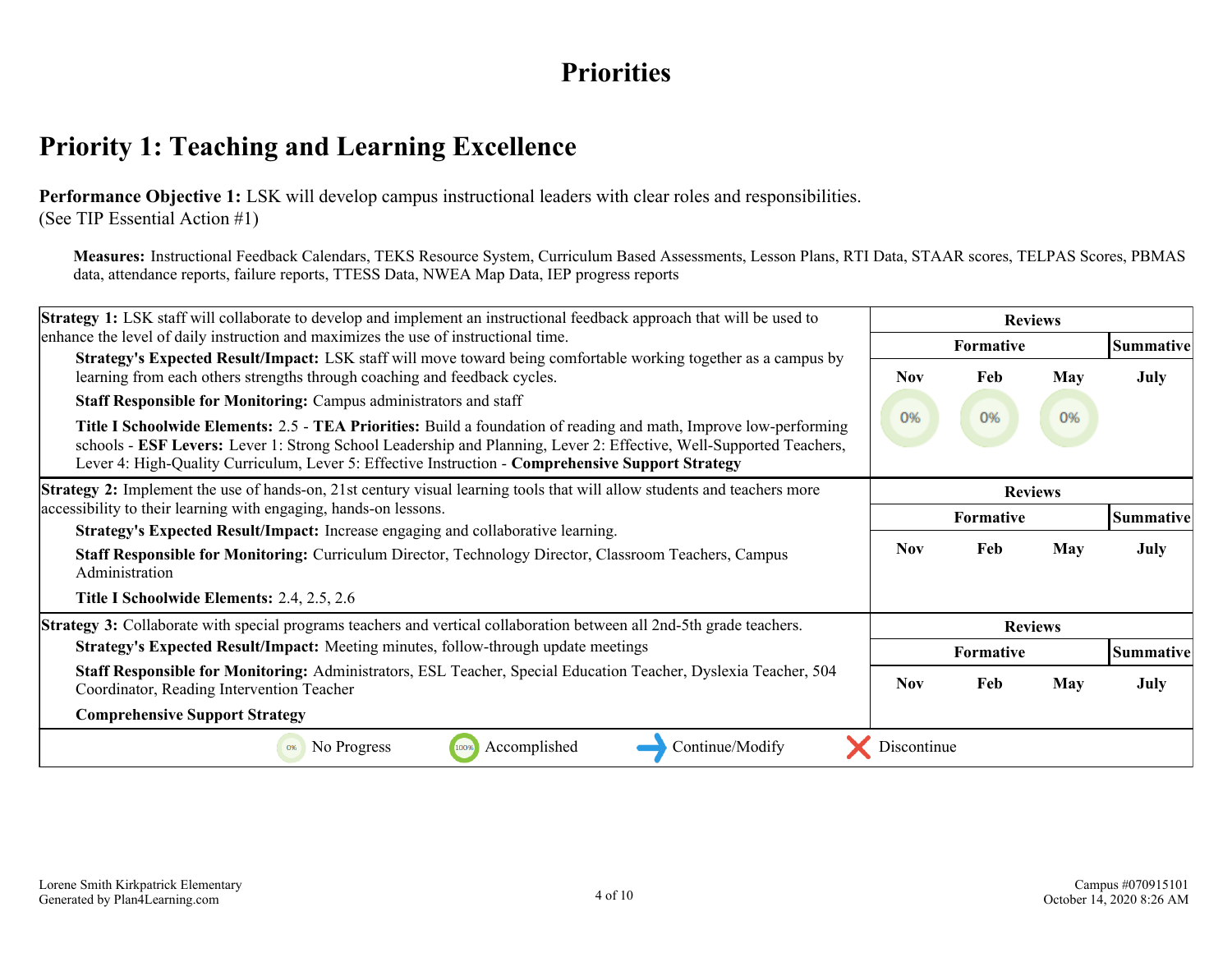### **Priority 1:** Teaching and Learning Excellence

**Performance Objective 2:** LSK teachers will use objective-driven daily lesson plans with formative assessments. (See TIP Essential Action #2)

**Measures:** Weekly Lesson Plans, TRS YAG, TTESS Walkthroughs and Observations, Lesson Plan Rubric Feedback

| Strategy 1: Teachers will use TEKS Resource program to plan based on grade level and content area.                                                                                                                              | <b>Reviews</b> |                  |            |           |
|---------------------------------------------------------------------------------------------------------------------------------------------------------------------------------------------------------------------------------|----------------|------------------|------------|-----------|
| Strategy's Expected Result/Impact: Progress Monitoring each grading period, RtI Data Meetings, Instructional minutes<br>tracking, Vertical Team Meetings                                                                        |                | <b>Formative</b> |            | Summative |
| Staff Responsible for Monitoring: Administration, Special Education Teachers, Dyslexia Teacher, ELL Teacher,<br>Reading Intervention teacher, classroom teachers.                                                               | <b>Nov</b>     | Feb              | May        | July      |
| <b>Comprehensive Support Strategy</b>                                                                                                                                                                                           |                |                  |            |           |
| <b>Funding Sources:</b> STAAR Master Workbooks for Math and Reading - 199 - General Fund - \$5,000                                                                                                                              |                |                  |            |           |
| <b>Strategy 2:</b> Teachers and administrators will continue use of TEKS Resource System, Eduphoria, NWEA Map Growth, and                                                                                                       |                | <b>Reviews</b>   |            |           |
| Edgenuity programs.                                                                                                                                                                                                             | Formative      |                  |            | Summative |
| <b>Strategy's Expected Result/Impact:</b> Student data will be used purposefully to drive lesson planning and instruction.<br>Staff Responsible for Monitoring: Campus Administration, Curriculum Director, Technology Director | <b>Nov</b>     | Feb              | <b>May</b> | July      |
| <b>Strategy 3:</b> Intervention will occur daily that will provide instruction that is targeted and individualized to student learning                                                                                          |                | <b>Reviews</b>   |            |           |
| paths.<br><b>Strategy's Expected Result/Impact:</b> Student academic growth will be seen through progress monitoring.                                                                                                           |                | <b>Formative</b> |            | Summative |
| Staff Responsible for Monitoring: Classroom Teachers, Reading Intervention Specialist, Dyslexia Teacher, GT Teacher,<br><b>ESL Teacher</b>                                                                                      | <b>Nov</b>     | Feb              | <b>May</b> | July      |
| Title I Schoolwide Elements: 2.4, 2.5, 2.6 - Comprehensive Support Strategy                                                                                                                                                     |                |                  |            |           |
| No Progress<br>Accomplished<br>Continue/Modify<br>100%<br>0%                                                                                                                                                                    | Discontinue    |                  |            |           |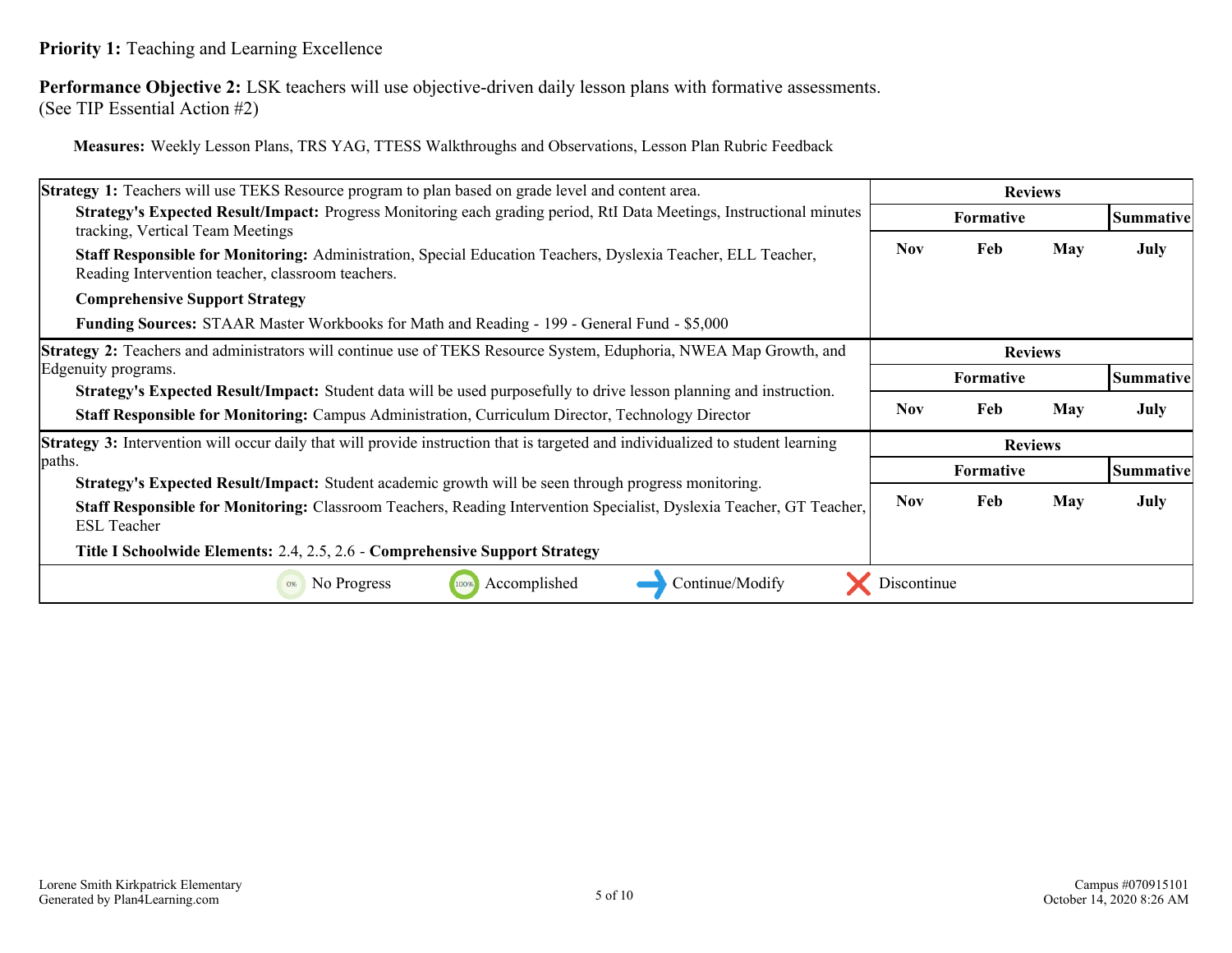#### **Priority 1:** Teaching and Learning Excellence

**Performance Objective 3:** LSK staff will implement programs that are aligned with state expectations in order to ensure student data is used purposefully to drive instruction that fosters student academic growth.

(See TIP Essential Action #3)

**Measures:** Edgenuity, NWEA MAP, Vertical Team Meetings, Campus Data Room/Data Talks, Student Data Folders, Accountabili-Buddy Program, Vertical Team Meetings

| Strategy 1: Teachers and administrators will continue use of TEKS Resource System, Eduphoria, NWEA Map Growth, and                                                                             | <b>Reviews</b>   |                  |     |                  |
|------------------------------------------------------------------------------------------------------------------------------------------------------------------------------------------------|------------------|------------------|-----|------------------|
| Edgenuity programs.                                                                                                                                                                            |                  | <b>Formative</b> |     | Summative        |
| <b>Strategy's Expected Result/Impact:</b> Student data will be used purposefully to drive lesson planning and instruction.                                                                     | <b>Nov</b>       | Feb              | May | July             |
| <b>Staff Responsible for Monitoring:</b> Campus Administration, Curriculum Director, Technology Director                                                                                       |                  |                  |     |                  |
| <b>Strategy 2:</b> Professional Learning Communities (PLC) will be organized and documented weekly. Teachers will collaborate                                                                  |                  | <b>Reviews</b>   |     |                  |
| within and across grade levels to ensure alignment of TEKS.                                                                                                                                    | <b>Formative</b> |                  |     | Summative        |
| <b>Strategy's Expected Result/Impact:</b> Goal setting, lesson planning, and instruction will be vertically aligned and student<br>academic growth will be documented through data collection. | <b>Nov</b>       | Feb              | May | July             |
| <b>Staff Responsible for Monitoring: Administrators, classroom teachers</b>                                                                                                                    |                  |                  |     |                  |
| <b>Comprehensive Support Strategy</b>                                                                                                                                                          |                  |                  |     |                  |
|                                                                                                                                                                                                |                  |                  |     |                  |
| Strategy 3: Campus-wide Enrichment/RtI time is built into the school day for all students. "What I Need" Time will be used to                                                                  |                  | <b>Reviews</b>   |     |                  |
| implement individual and small group instruction that is taught by teachers and/or paraprofessionals to address specific<br>lacademic needs.                                                   |                  | <b>Formative</b> |     | <b>Summative</b> |
| Strategy's Expected Result/Impact: Progress Monitoring each grading period, RtI Data Meetings, Edgenuity, NWEA<br>MAP, CBA Data                                                                | Nov.             | Feb              | May | July             |
| <b>Staff Responsible for Monitoring: Classroom Teachers, paraprofessionals.</b>                                                                                                                |                  |                  |     |                  |
| <b>Comprehensive Support Strategy</b>                                                                                                                                                          |                  |                  |     |                  |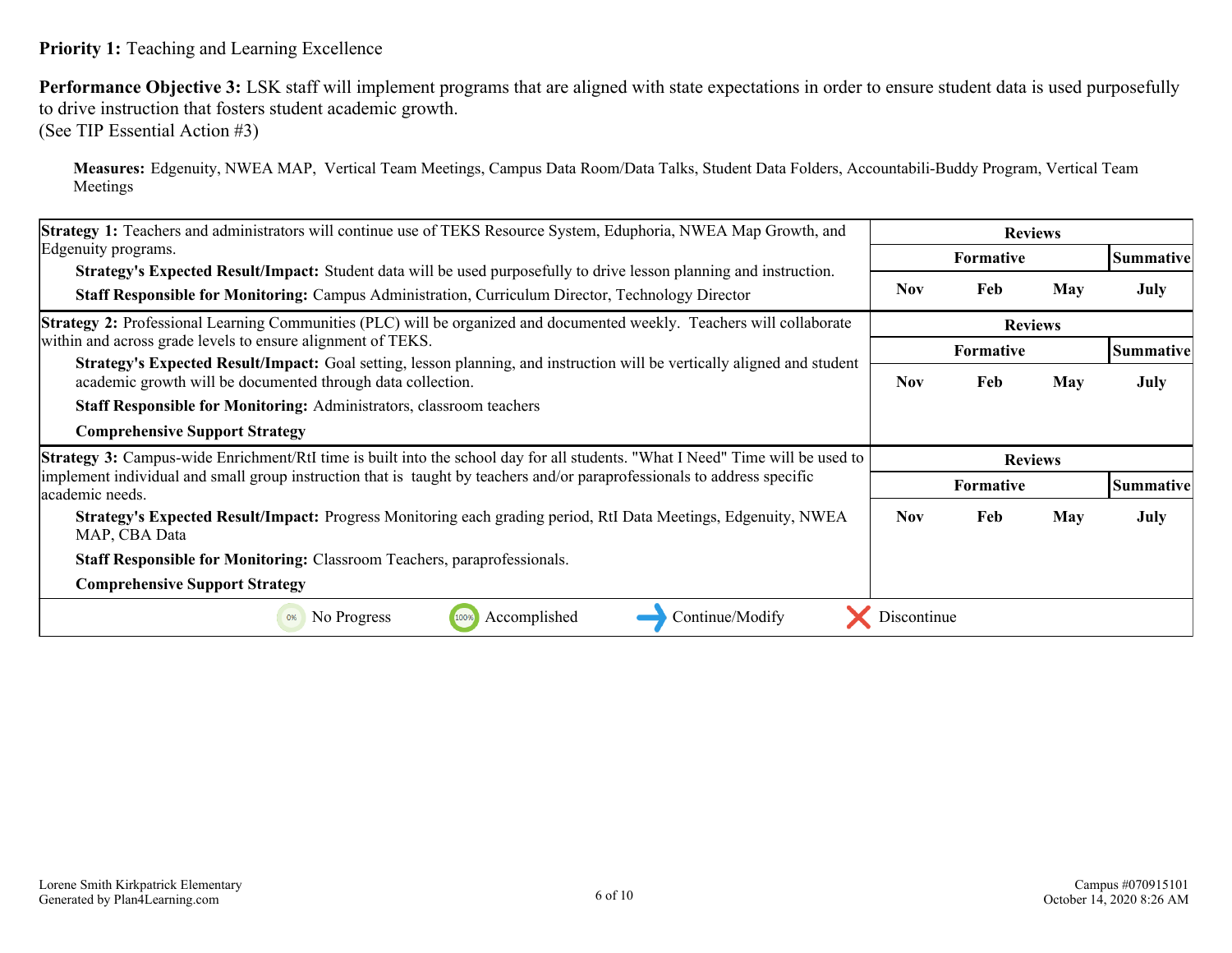### <span id="page-6-0"></span>**Priority 2:** Student Growth and Leadership

**Performance Objective 1:** LSK will work to empower students to take ownership of their learning and behavior in an environment that fosters kindness and compassion.

**Measures:** Character Strong, Guidance Lessons, Small Groups Counseling, Student surveys, Student Leadership Clubs

| <b>Strategy 1:</b> LSK will implement a campus-wide House System that supports students by developing a stronger sense of                                         | <b>Reviews</b> |                  |     |           |
|-------------------------------------------------------------------------------------------------------------------------------------------------------------------|----------------|------------------|-----|-----------|
| community, belonging, identity, and accountability within a larger student body.                                                                                  |                | <b>Formative</b> |     | Summative |
| Strategy's Expected Result/Impact: To increase peer to peer support, enhance character development and provide<br>opportunities for students to serve as leaders. | Nov            | Feb              | May | July      |
| <b>Staff Responsible for Monitoring: All campus stakeholders</b>                                                                                                  | 0%             | 0%               | 0%  |           |
|                                                                                                                                                                   |                |                  |     |           |
| <b>Strategy 2:</b> LSK Leadership Clubs and Panther Patrol will provide leadership opportunities for students.                                                    |                | <b>Reviews</b>   |     |           |
| Strategy's Expected Result/Impact: Students will perform acts of kindness and act as servant leaders to make a<br>difference in their school and community.       |                | Formative        |     | Summative |
| Staff Responsible for Monitoring: Counselor, Principal, Assistant Principal, Classroom Teachers, Leadership Club<br><b>Sponsor</b>                                | Nov            | Feb              | May | July      |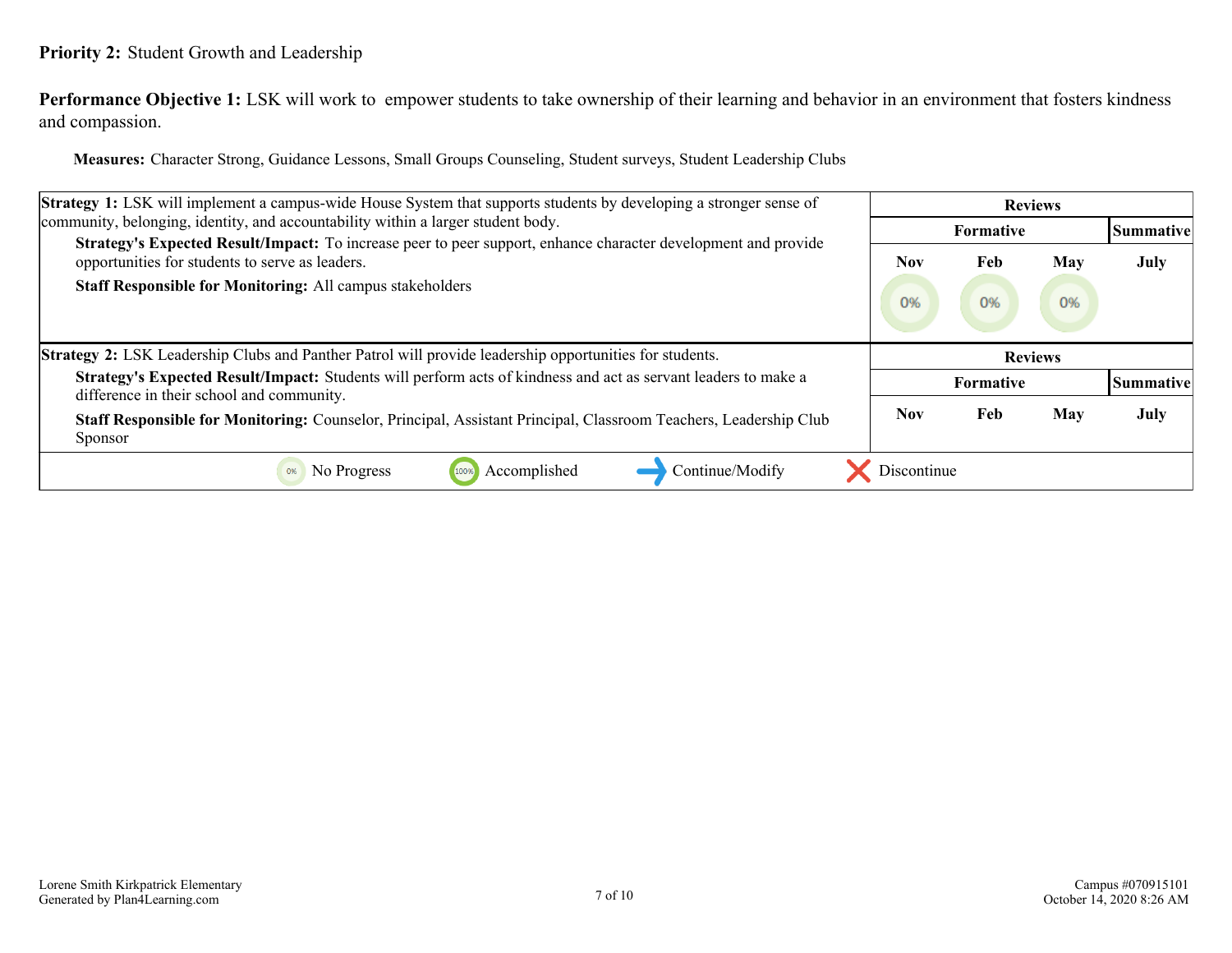<span id="page-7-0"></span>**Performance Objective 1:** LSK will provide open, two-way communication while maintaining positive parental/guardian, campus-wide, district-wide, and community collaboration in order to maintain effective relationships with all stakeholders.

**Measures:** Parent Survey Results

| Strategy 1: Use weekly student folders, calendars, and planners as a tool for communicating with parents at all grade levels.  | <b>Reviews</b>   |                  |            |                  |
|--------------------------------------------------------------------------------------------------------------------------------|------------------|------------------|------------|------------------|
| Strategy's Expected Result/Impact: Communication between school and home                                                       |                  | <b>Formative</b> |            | <b>Summative</b> |
| <b>Staff Responsible for Monitoring: Classroom teachers</b>                                                                    | Nov              | Feb              | <b>May</b> | July             |
| Title I Schoolwide Elements: 3.1, 3.2                                                                                          |                  |                  |            |                  |
| Strategy 2: Use of district alert calls, group emails, Remind texts, Parent surveys, teacher and campus websites, and District | <b>Reviews</b>   |                  |            |                  |
| Weekly Update, and campus marquee                                                                                              | Formative        |                  |            | Summative        |
| Strategy's Expected Result/Impact: Confirmation of communication by staff and stakeholders                                     |                  |                  |            |                  |
| <b>Staff Responsible for Monitoring: Staff and administration</b>                                                              | <b>Nov</b>       | Feb              | <b>May</b> | July             |
| Title I Schoolwide Elements: 3.1, 3.2                                                                                          |                  |                  |            |                  |
| <b>Strategy 3:</b> Appropriate use of social media such as Facebook to promote a positive image of campus and school district  |                  | <b>Reviews</b>   |            |                  |
| Strategy's Expected Result/Impact: Comments posted on social media sites                                                       | Formative        |                  |            | Summative        |
| <b>Staff Responsible for Monitoring: Staff and administration</b>                                                              |                  |                  |            |                  |
| Title I Schoolwide Elements: 3.1, 3.2                                                                                          | Nov              | Feb              | May        | July             |
| <b>Strategy 4:</b> Campus and district committees (SBDM, DCCM, PTO) and Parent Involvement Nights will be used to involve      | <b>Reviews</b>   |                  |            |                  |
| parents the decision making processes.                                                                                         | <b>Formative</b> |                  | Summative  |                  |
| <b>Strategy's Expected Result/Impact:</b> Attendance at all meetings                                                           |                  |                  |            |                  |
| Staff Responsible for Monitoring: Administrators, teachers, PTO, volunteers                                                    | Nov              | Feb              | May        | July             |
| Title I Schoolwide Elements: 3.1, 3.2                                                                                          |                  |                  |            |                  |
| No Progress<br>Accomplished<br>Continue/Modify<br>100%<br>0%                                                                   | Discontinue      |                  |            |                  |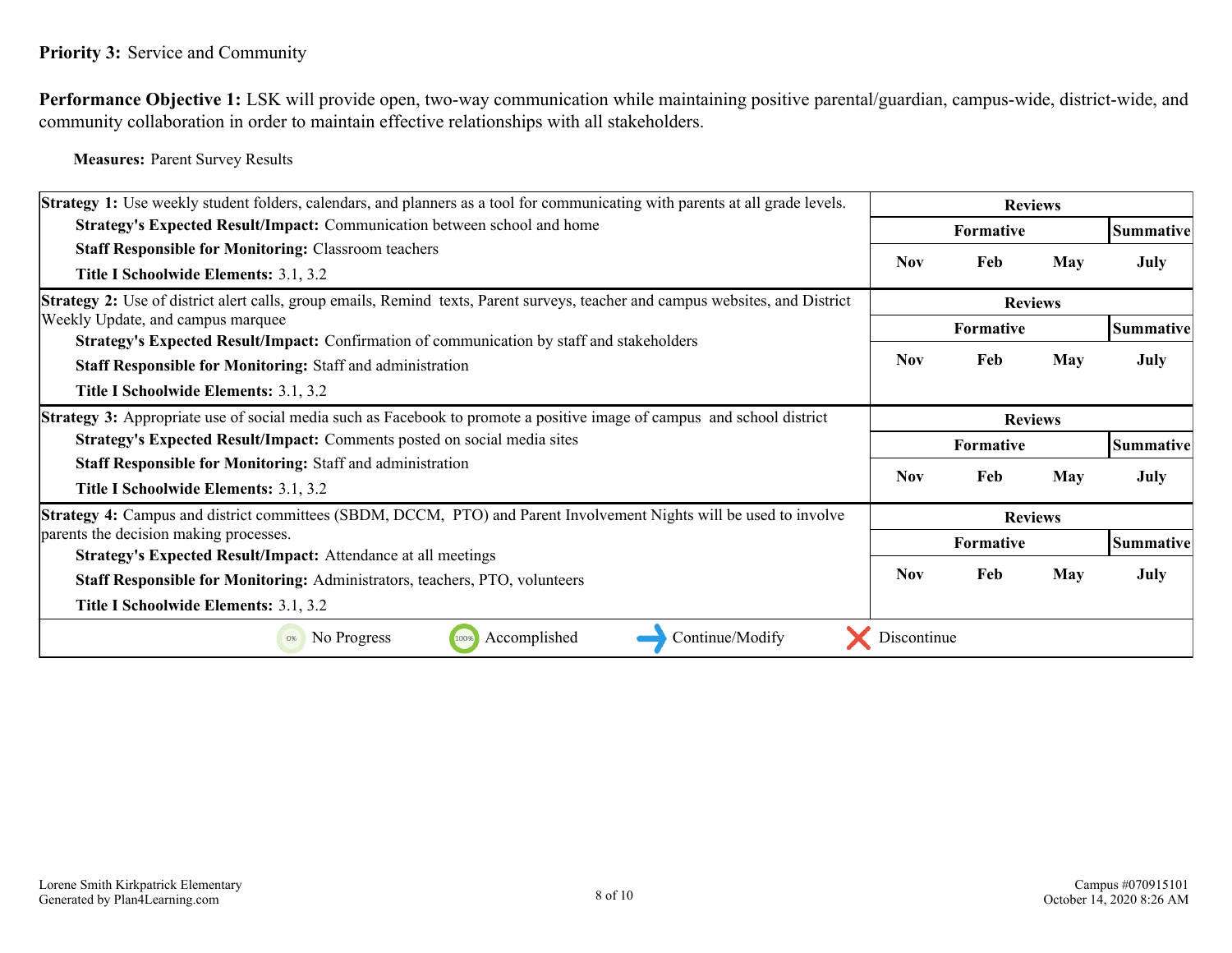### <span id="page-8-0"></span>**Priority 4:** Fiscal Responsibility

Performance Objective 1: LSK Staff evaluates supply, resource, and technology needs annually by assessing goals and objectives that support student success.

**Measures:** CNA documentation

| <b>Strategy 1:</b> 1) An annual needs assessment is completed by all grade level teams, special programs, and Specials staff so that                                                                 |                      |                 |             |                  | <b>Reviews</b> |                    |
|------------------------------------------------------------------------------------------------------------------------------------------------------------------------------------------------------|----------------------|-----------------|-------------|------------------|----------------|--------------------|
| we prioritize technology, supplies and resources that are needed to support student success.                                                                                                         |                      |                 |             | <b>Formative</b> |                | <b> Summative </b> |
| Strategy's Expected Result/Impact: Elimination of programs, resources, or supplies not being used so that the budget is<br>used for relevancy.<br><b>Staff Responsible for Monitoring: All Staff</b> |                      |                 | <b>Nov</b>  | Feb              | May            | July               |
| No Progress                                                                                                                                                                                          | Accomplished<br>100% | Continue/Modify | Discontinue |                  |                |                    |